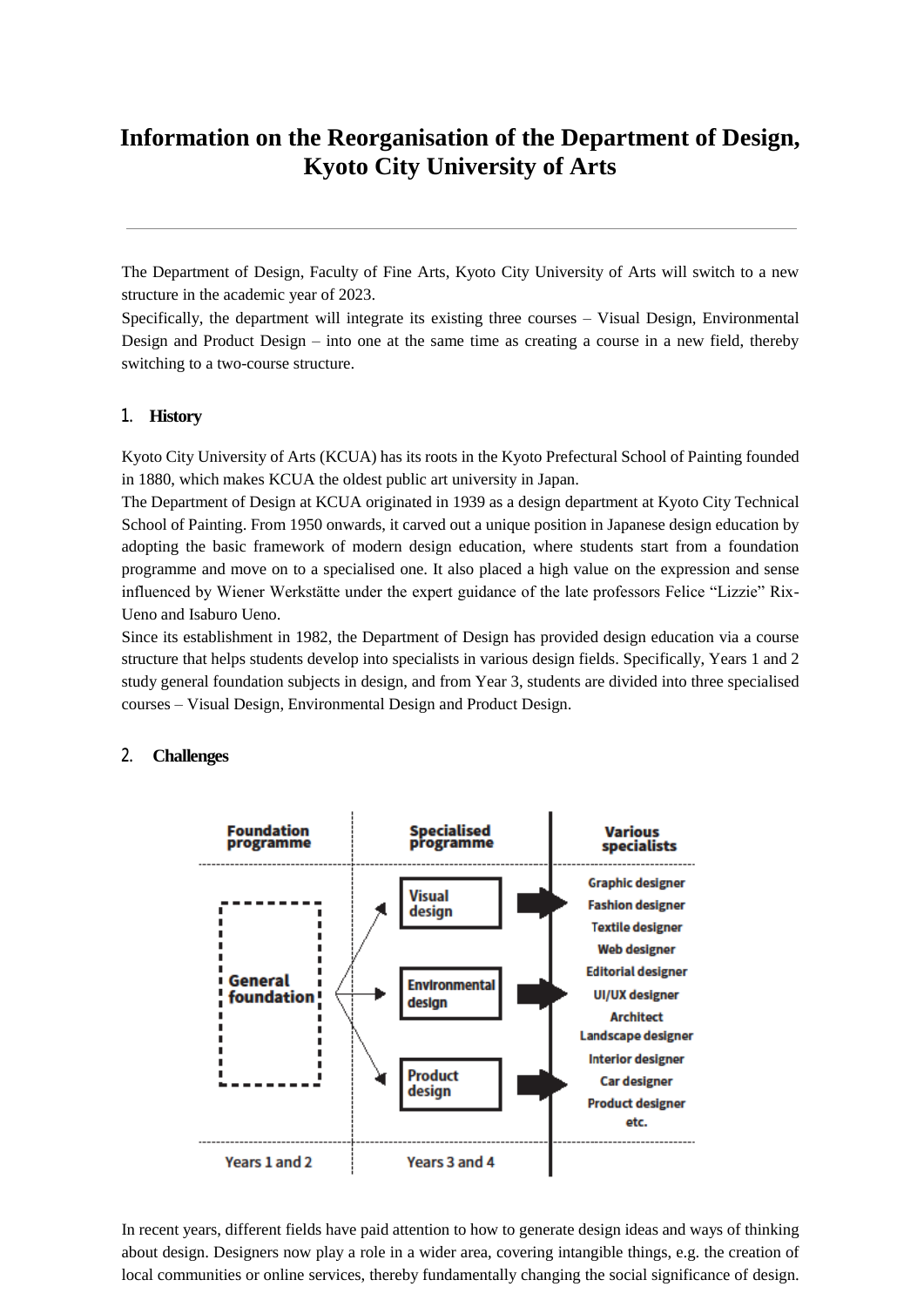In this context, today's society is deemed to need not only specialists, such as architects and graphic or product designers, but also designers who work flexibly and across different fields. We are potentially at a turning point in design education and should therefore update it in response to this change in the times. We also face environmental problems and various other social issues as we live in the present day. Needless to say, design is deeply involved in production, consumption and other activities within our social system. So, what should design do to respond to the challenges that we as humankind should tackle? KCUA will seriously respond to these challenges as a provider of design education and a place to conduct advanced experiments and research.



#### **3. Reorganisation**

Since 1980, KCUA has been based in Oekutsukake-cho, Nishikyo Ward. In 2023, it will be entirely relocated to the Sujin area to the east of JR Kyoto Station. A new campus has been planned with the idea of questioning anew the conception of today's art universities. Along with its relocation, KCUA will reform its educational and research environment in all dimensions. In the academic year of 2014, the Department of Design employed an additional full-time faculty member in preparation for its future and assigned him to the Visual Design course. In creating its future organisation, the department first considered the possibility of integrating its multiple courses into one and then explored various organisational structures. In the academic year of 2017, it formed a team to discuss its vision for the future and has since reviewed the curriculum that has been followed for around half a century while creating a master plan for the new campus.

Now, the department will respond to social demands, which require collaboration across different areas of expertise and an interdisciplinary approach, by integrating the three existing courses into one, namely 'Integrated Design Specialities'. It will also introduce 'design B', a new course where students will take a more experimental and cutting-edge approach, going beyond existing frameworks and concepts. By running these two distinctive organisations, the department will develop a structure that can constantly incorporate various specialities and new values in preparation for the rapidly changing future society. Through its reorganisation, it will also aim to become a design department that can continue to educate and research fresh designs.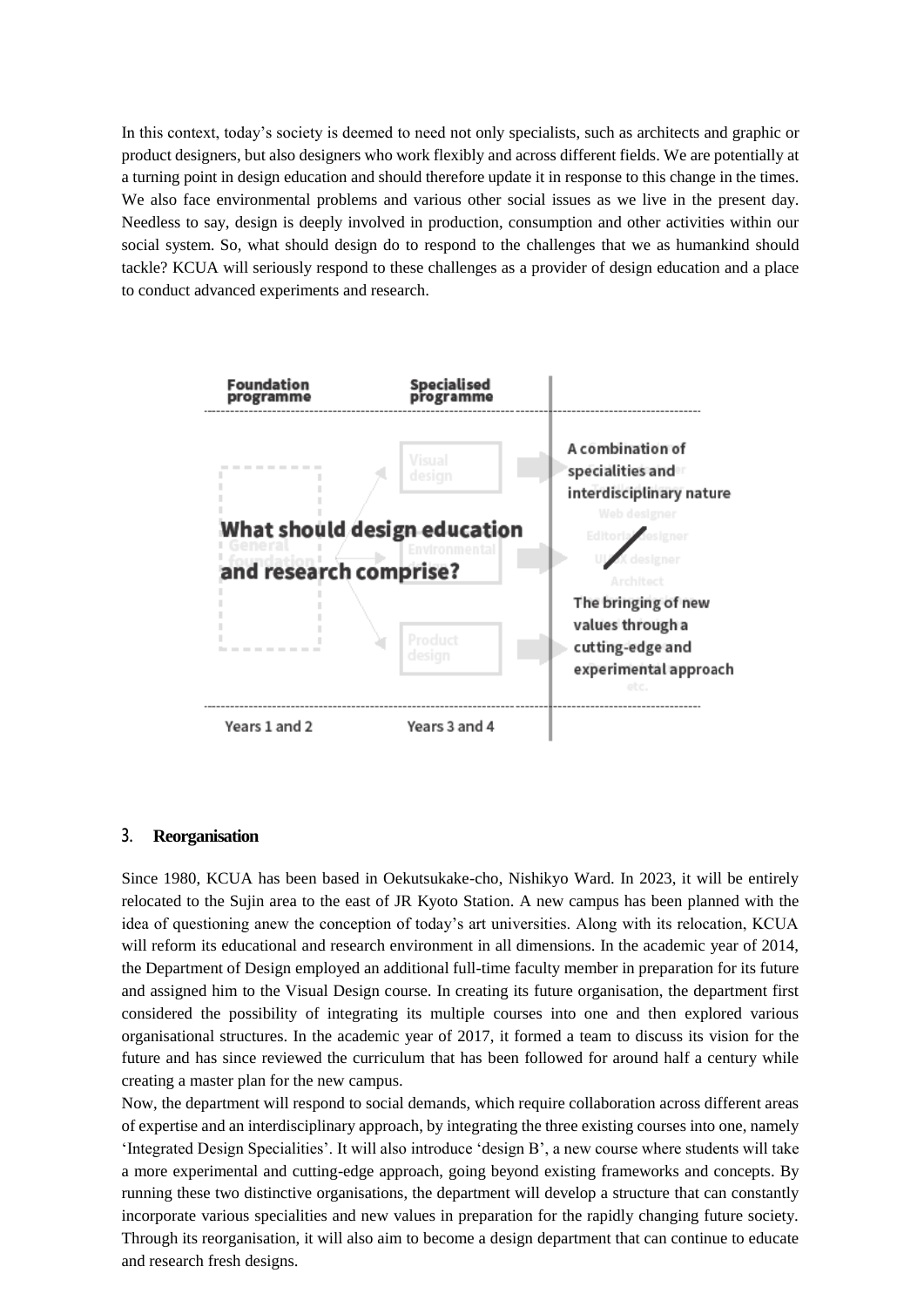

# **3.1. Integrated Design Specialities**

#### **Working across different specialities|Integrating the existing three courses into one|**

In the basic framework of modern design education, students start from a foundation programme and move on to a specialised one. Based on this, the Department of Design has run courses by speciality – visual design for flat surfaces, environmental design for spaces and product design for three dimensions. As the most effective means of developing design skills from basic to applied design, this specialityfocused education will continue to be part of solid education and research in design education at KCUA. However, new fields of design have emerged in recent years, such as community design and service design. These new fields require designers to have expertise in multiple fields, flexibly come up with ideas and be able to engage with people, things and the environment across different fields. Thus, the Department of Design will reorganise to ease the division of students by speciality by integrating the three existing courses into one, namely 'Integrated Design Specialities', in which a range of specialised seminars will be held.

The cross-seminar curriculum of the Integrated Design Specialities course allows students to develop their expertise, mainly in their chosen seminars, while simultaneously working on projects in collaboration with students in other fields. Through this, students aim to develop the ability to deliver a high level of comprehensive design.

#### **About the course name, 'Integrated Design Specialities'**

The specialities for which design is required in society have diversified over the years. This is making it increasingly difficult to divide design into existing fields, such as visual, environmental or product design. Furthermore, in identifying and solving various social issues, different specialities are often now required to fuse together and collaborate to create a design and offer a solution in an integrated manner. This way of thinking is becoming a growing trend in the field of design research. For example, Tama Art University established the Department of Integrated Design in 2014. Other instances include the School of Integrated Design Engineering at Keio University and the Holistic Design course (the word holistic comes from the Greek word holos, meaning 'entire') at Kanazawa College of Art, which is scheduled to reorganise in the